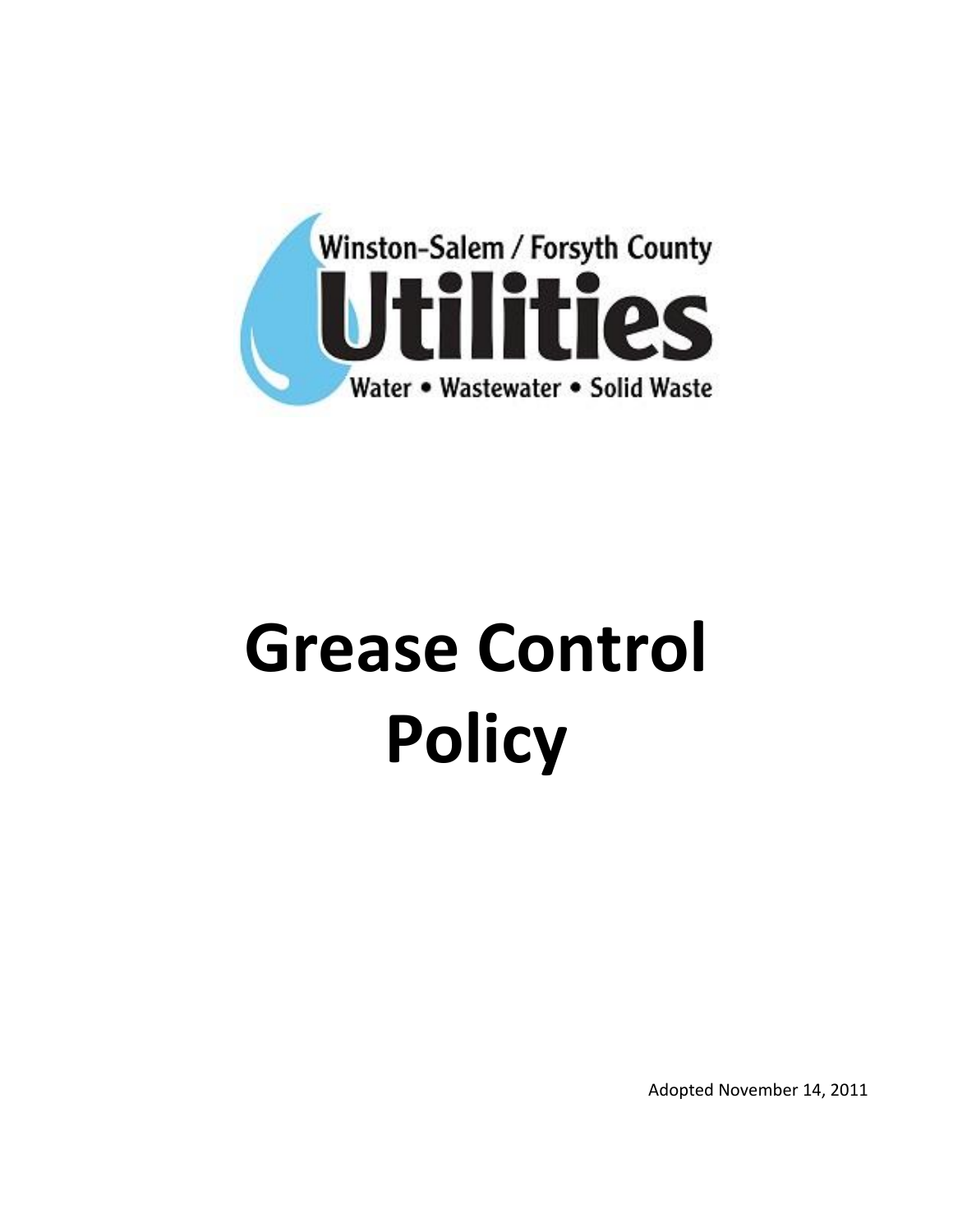# ARTICLE XIII – GREASE CONTROL POLICY

#### **Section 151. Purpose.**

It is the duty and responsibility of the City/County Commission to prevent the excessive introduction of grease into the sewer system and the wastewater treatment plants. This policy is designed to implement and enforce the grease discharge rules of the Sewerage System Policy Resolution.

The intent of this policy is to ensure compliance with the Commission's Pretreatment Program, as contained in the Sewerage System Policy Resolution; the rules and regulations of the United States Environmental Protection Agency and the North Carolina Department of Environment and Natural Resources; and to protect the City's infrastructure as it relates to the sanitary sewer collection and treatment system.

The accumulation of grease within the sewer lines increase the potential to cause sewer blockages, which in turn can cause overflows, which potentially degrade the quality of local surface waters. Blockages may also cause sewer to back-up into business establishments, or homes, and can cause extensive damage. Grease can be discharged to the sewer system from several sources, including Food Service Establishments. In order to reduce sewer blockages, Food Service Establishments in the Winston-Salem/Forsyth County area that discharge wastewater that contains grease must install and maintain a grease trap or interceptor. These establishments include any institutional food service or business that serves food or is involved in food preparation services.

The Director reserves the right to make determinations of grease interceptor adequacy and need, based on review of all relevant information regarding grease interceptor performance, maintenance, and facility site and building plan review to require repairs to, modification, or replacement of such interceptors or traps.

#### **Section 152. Authority.**

City of Winston-Salem Sewerage System Policy Resolution – Part B

# **A. Section 46. Prohibited Discharge Standards.**

#### *General Prohibitions.*

(A)No user shall contribute or cause to be contributed into the POTW, directly or indirectly, any pollutant or wastewater which causes interference or pass through. These general prohibitions apply to all users of a POTW.

#### *Specific Prohibitions.*

(B) No user shall contribute or cause to be contributed into the POTW the following pollutants, substances, or wastewater: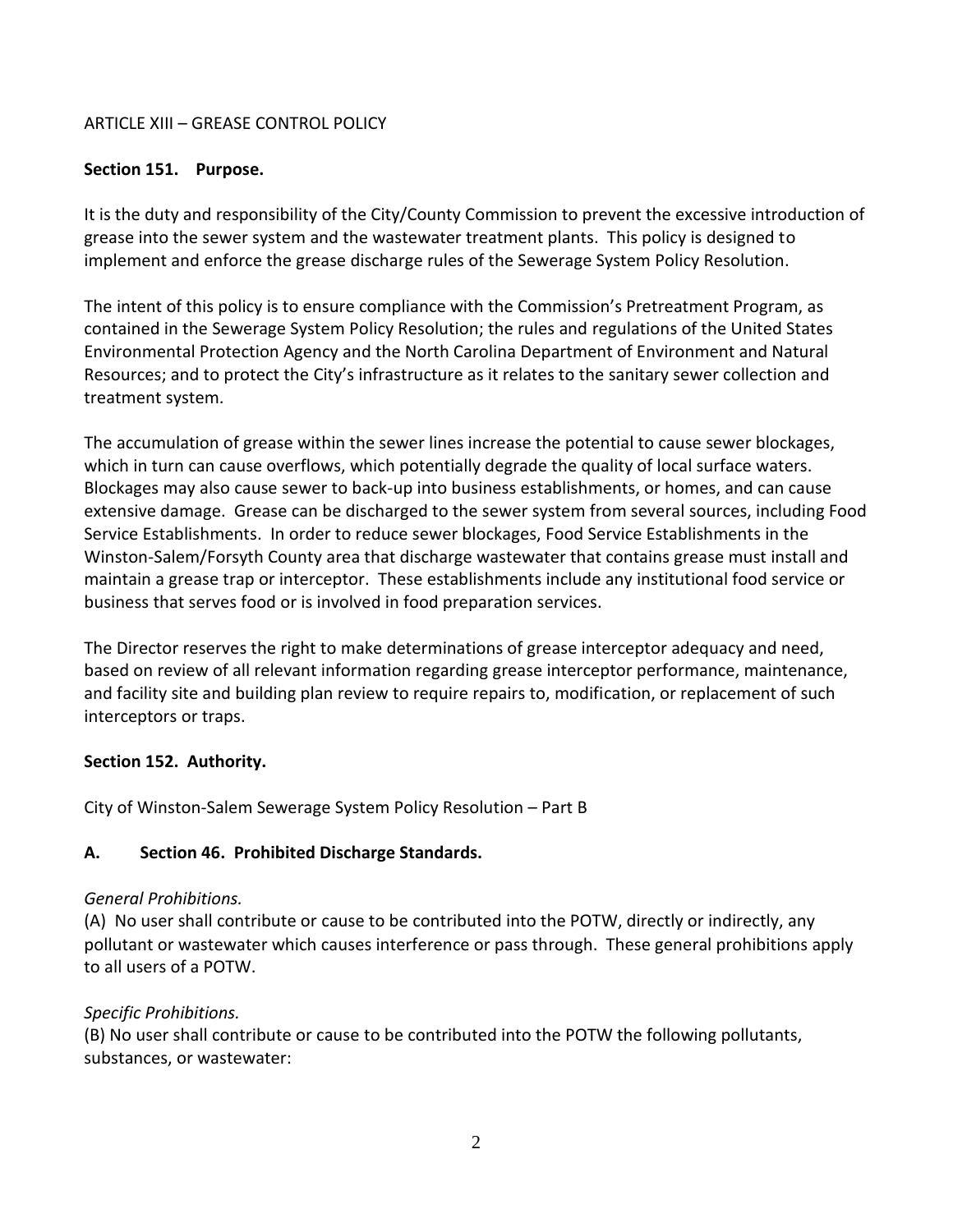- (2) Solid or viscous substances in amounts which may cause obstruction to the flow in a sewer or other interference with the operation of the POTW.
- (10) Any substance which may cause the POTW's effluent or any other product of the POTW such as residuals, sludges, or scums, to be unsuitable for reclamation and reuse or to interfere with the reclamation process. In no case, shall a substance discharged to the POTW cause the POTW to be in noncompliance with sludge use or disposal regulation or permits issued under Section 405 of the Act; the Solid Waste Disposal Act, the Clean Air Act, the Toxic Substance Control Act, or State criteria applicable to the sludge management method being used.

### **B. Section 51. Pretreatment of Wastewater**

- B(4) All food service establishments shall install and maintain a grease interceptor in accordance with the Grease Control Policy, set forth by the Commission, and on file at the City's Utilities Administration office.
- C. The transportation and/or disposal of sludges generated by pretreatment shall be subject to applicable federal, state, and local regulations. The user shall be responsible for documenting the transportation and/or disposal of all pretreatment sludges. Manifest and other documentation shall be kept for a minimum of 3 years and shall be made available to the Director upon request.

# **C. Section 92. Reports from Users.**

All users not required to obtain an industrial or commercial user permit shall provide appropriate reports to the Director as the Director may require.

#### **D. Section 98. Inspection and Sampling.**

The City has the right to enter and inspect the facilities of any user to ascertain whether the purpose of this resolution is being met and all requirements are being complied with. Persons or occupants of premises where wastewater is created, discharged or suspected to be discharged, shall allow City personnel ready access at all reasonable times to all parts of the premises for the purposes of inspection, sampling, records examination and copying or the performance of any of their duties. The City shall have the right to set up on the user's property such devices as are necessary to conduct sampling, inspection, compliance monitoring and/or metering operations. Denial of the City's access to the user's premises shall be a violation of this resolution. Unreasonable delays may constitute denial of access.

#### **Section 153. Definitions.**

**City**: The City of Winston-Salem, North Carolina, or any duly authorized agent(s) or official(s) acting on its behalf.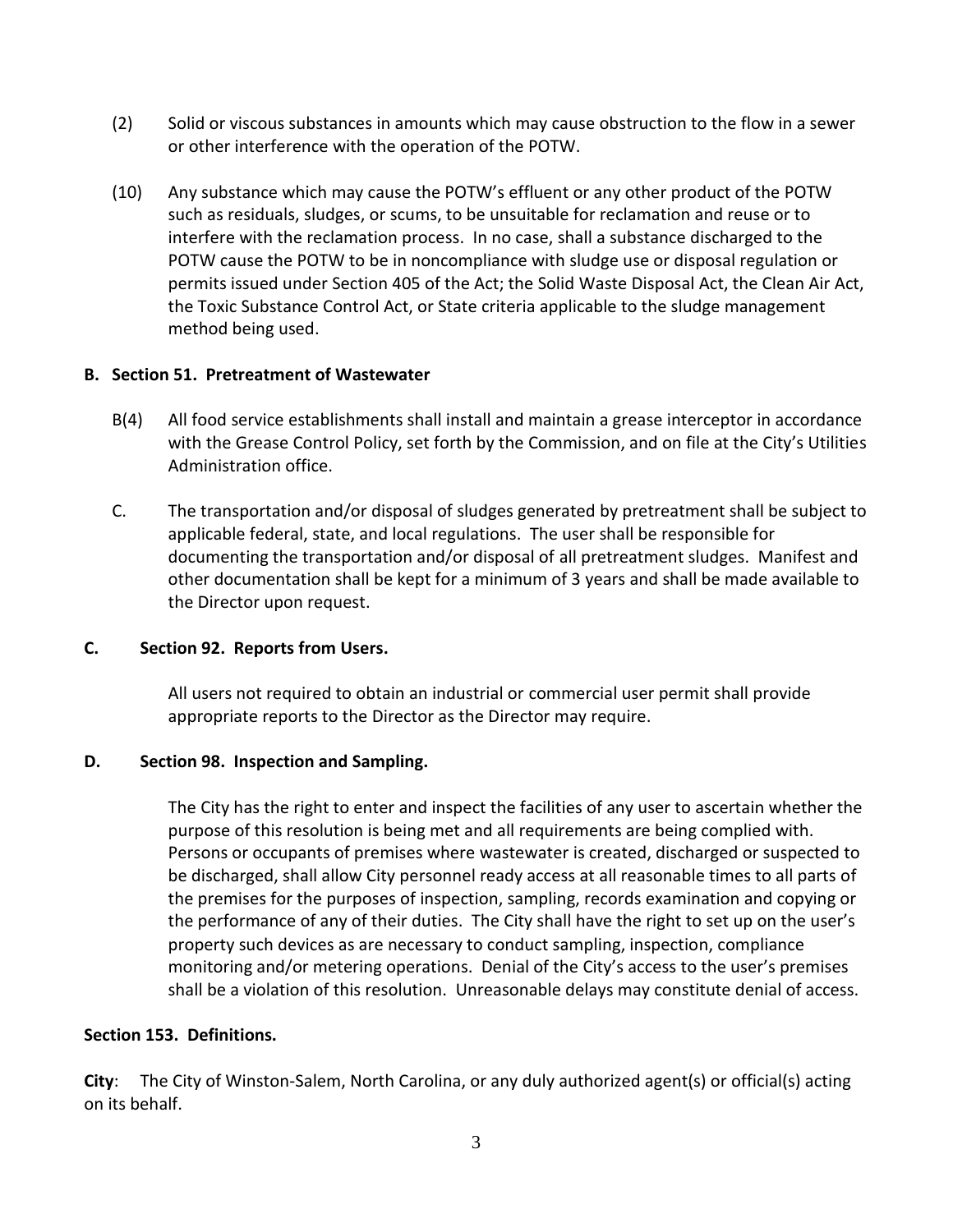**Commission**: The City of Winston-Salem/Forsyth County Utility Commission, a joint agency of the City of Winston-Salem and Forsyth County, North Carolina.

**Director:** The Director of Utilities for Public Works of the City of Winston-Salem, or his authorized representative(s).

**Food Service Establishments**: Any commercial facility discharging kitchen or food preparation wastewater including, but not limited to the following: restaurants, motels, hotels, cafeterias, hospitals, schools, nightclubs, delicatessen, meat cutting-preparation, bakeries, bagel shops, grocery stores, gas stations, and any other facility that the Commission determines to need a grease interceptor by virtue of its' operation.

**Grease**: The accumulation of oils (animal or vegetable), fats, cellulose, starch, proteins, wax, lipids, or grease, whether emulsified or not, in the sanitary sewer system. These are substances that may solidify or become viscous at temperatures between thirty-two (32) degrees Fahrenheit and one hundred fifty degrees (150) Fahrenheit.

**Grease Interceptor/Grease Trap**: A device utilized to effect the separation of grease and oils in wastewater effluent from a Food Service Establishment. Such traps or interceptors may be of the "outdoor" or underground type normally of a 1,000-gallon capacity or more, or the "under-the counter" package units, which are typically less than 100-gallon capacity. For the purpose of this definition, the words "trap" and "interceptor" are used interchangeably.

**Owner**: An individual, person, firm, company, association, society, corporation, or group upon whose property the building or structure containing the Food Service Establishment is located or will be constructed. "Owner" shall also include the owner of a Food Service Establishment who may lease the building, structure, or a portion thereof, containing the Food Service Establishment.

**Physical Property Restrictions**: A physical property restriction does not include restrictions arising from a new building owner's decision not to provide a stub-out for grease installation before a food service establishment occupies the premises.

**Plumbing Code**: The current edition of the North Carolina Plumbing Code.

**POTW (Publicly Owned Treatment Works)**: A treatment works as defined by Section 212 of the Act, (33 U.S.C. 1292), which is owned by the City of Winston-Salem, acting through the City/County Utility Commission. This definition includes any devices or system used in the collection, storage, treatment, recycling, and reclamation of municipal sewage or industrial wastes of a liquid or solid nature. It also includes sewers, pipes, and other conveyances only if they convey wastewater to the POTW treatment plant. For the purposes of this resolution, "POTW" shall also include any sewers that convey wastewater to the POTW from persons outside the City who are, by contract or agreement with the City, or in any other way, users of the POTW.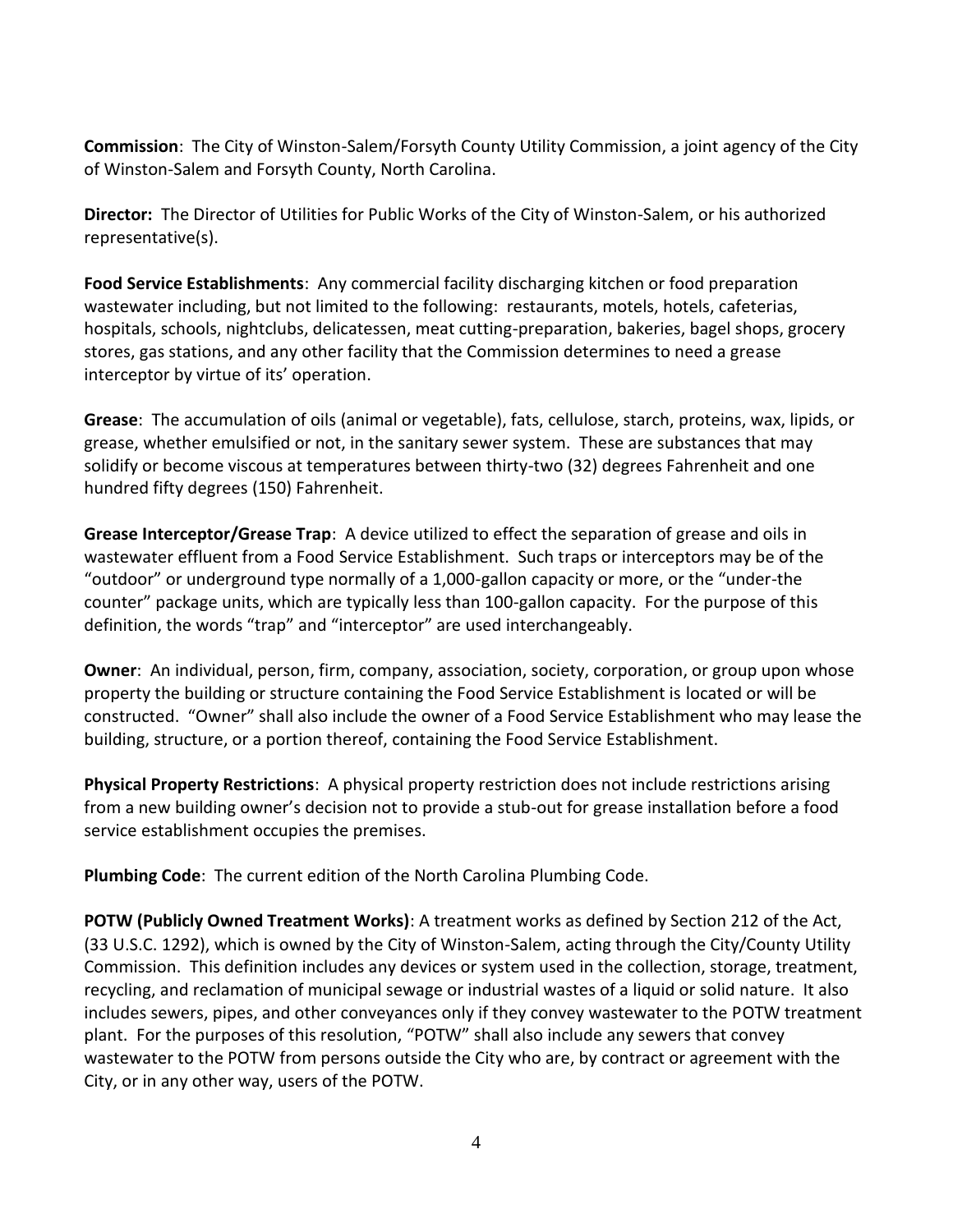**Septage Management Firm**: A person engaged in the business of pumping, transporting, storing, treating or disposing of septage or grease.

**User**: Any person, establishment, or facility, whether inside or outside the city limits, who contributes, causes, or permits the contribution of wastewater into the POTW.

# **Section 154. Design, Installation and Maintenance of Grease Interceptors.**

All new grease interceptors shall be designed and constructed in accordance with Section 155 and 156 herein unless otherwise approved by the Director, but in no case may it be less than the North Carolina State Plumbing Code. All grease interceptor plans and specifications shall be submitted and approved by the City prior to installation.

All grease interceptors shall be installed by a licensed North Carolina Plumbing Contractor and maintained by the User at the User's expense so as to be in continuously effective operation. Maintenance shall include the complete removal of all contents, including floatable materials, wastewater, sludge, and solids. Separation, decanting or back flushing of the grease interceptor or its wastes is prohibited except where classified as a restaurant that cleans its own interceptor. This applies only to those restaurants that have a grease interceptor less than 100-gallon capacity.

Maintenance of grease interceptors shall be performed in accordance with the type of interceptor as required in Sections 158 herein.

The User shall be responsible for the proper removal and lawful disposal of the grease interceptor waste. All waste removed from each grease interceptor should be disposed of at a facility permitted by the North Carolina Division of Solid Waste Management to receive such waste. No grease interceptor waste shall be discharged directly to the wastewater collection system or wastewater treatment facilities.

The City may conduct mandatory inspections of every Food Service Establishment connected to the sewer collection system once every two years, and at other times as the City deems necessary, in its discretion.

If grease is responsible for a sewer blockage, all Food Service Establishments upstream from the blockage will be inspected.

The exclusive use of enzymes or biological additives as a grease degradation agent is not considered acceptable grease interceptor maintenance practice. Any user who uses these additives must apply for a variance and follow the procedures for a variance study, as set forth in Section 163, to reduce the monthly maintenance requirements.

# **Section 155. Design and Structural Criteria for Exterior Grease Interceptors.**

Grease Interceptors shall conform to the following criteria when being designed and constructed: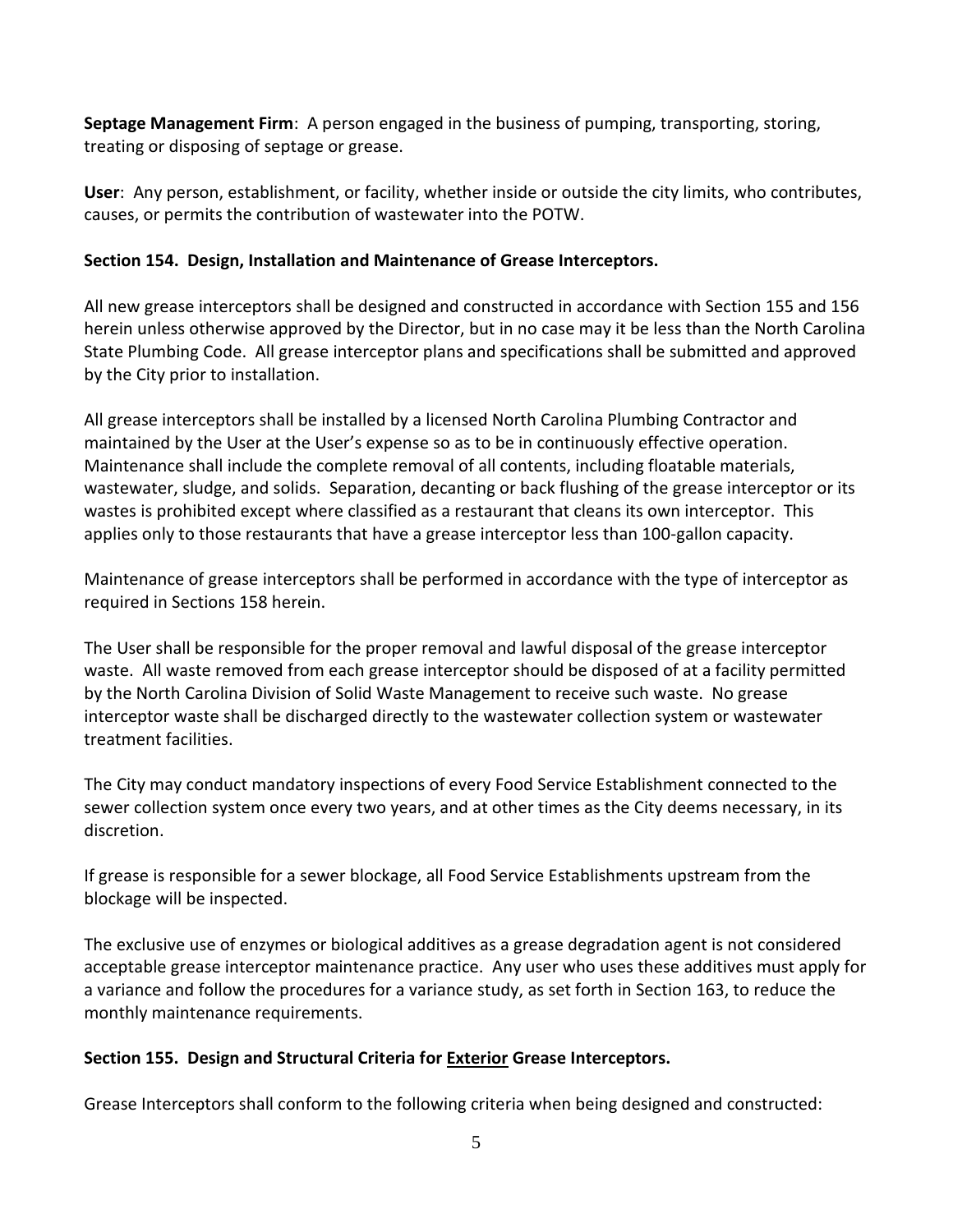- A. A 24 minute retention time under *actual peak flow*. See Sizing Criteria in Section 156.
- B. New in-ground grease interceptors shall be no less than 1,000 gallons total capacity unless otherwise approved by the Director.
- C. Interior baffles to distribute flows. Will extend six (6) inches above water line but, cannot flood the inlet pipe.
- D. Minimum 2:1 length to width ratio.
- E. Low velocity flow near outlet.
- F. Baffle wall be located a distance from inlet wall of 2/3 to 3/4 of the total length of the interceptor
- G. Nine (9) inches of freeboard at grease interceptor top.
- H. Each grease interceptor shall have inlet and outlet tees. The outlet tee shall extend 50% into the liquid depth. The inlet tee shall extend 25% into the liquid depth. Inlet and outlet tee must be plugged at the top of the sanitary tee and be a minimum of three (3) inches in diameter.
- I. Access openings over the inlet, outlet, and each compartment within the grease interceptor. Each opening shall be twenty-four (24) inches in diameter and contain pick holes. All covers shall be constructed of cast iron or equivalent traffic bearing material. Manholes/covers must extend to the finished grade and shall be installed to exclude the entrance of surface or storm water into the interceptor.
- J. Full size cleanouts shall be installed on the inlet and outlet sides of the interceptor and extended to grade.
- K. Grease interceptors must be vented in accordance with the NC State Plumbing Code with a minimum 2" diameter vent piping. Vent connections may be made through the top of the interceptor, in which case the bottom of the vent shall extend no closer than 6" to the static water level, or may be made through the side of the interceptor's access opening.
- L. In-ground grease interceptors shall receive kitchen wastes. Kitchen wastes include: pot sinks, prep sinks, pre-rinse sinks, can wash, floor drains, and dishwasher.
- M. Minimum concrete compressive strength of 3,500 psi.
- N. Joints should be properly sealed to prevent infiltration or exfiltration.
- O. Grease interceptors must meet a minimum structural design of 150-pounds/square foot for non traffic installations. For vehicular traffic conditions the grease interceptor shall be designed to withstand an H-20 wheel load.
- P. Grease interceptors shall meet the following standards: ASTM C-1227 for Septic Tanks, C-913 for Precast Concrete Water and Wastewater Structures, ACI-318 for Design and ASTM C-890 for establishing Minimum Structural Design Loading.
- Q. Grease interceptors made of polyethylene or fiberglass tanks shall be able to withstand the appropriate loading (traffic or non-traffic) or perform under a vacuum test to stimulate loading and include 12,000 psi ultimate tensile strength, 19,000 psi flexural strength, and 800,000 psi flexural modulus of elasticity as per ASTM D790. Tanks shall be listed and labeled.
- R. A North Carolina design professional will specifically design cast in place or masonry tanks. Tanks must be manufactured as a grease interceptor.

# **Section 156. Sizing.**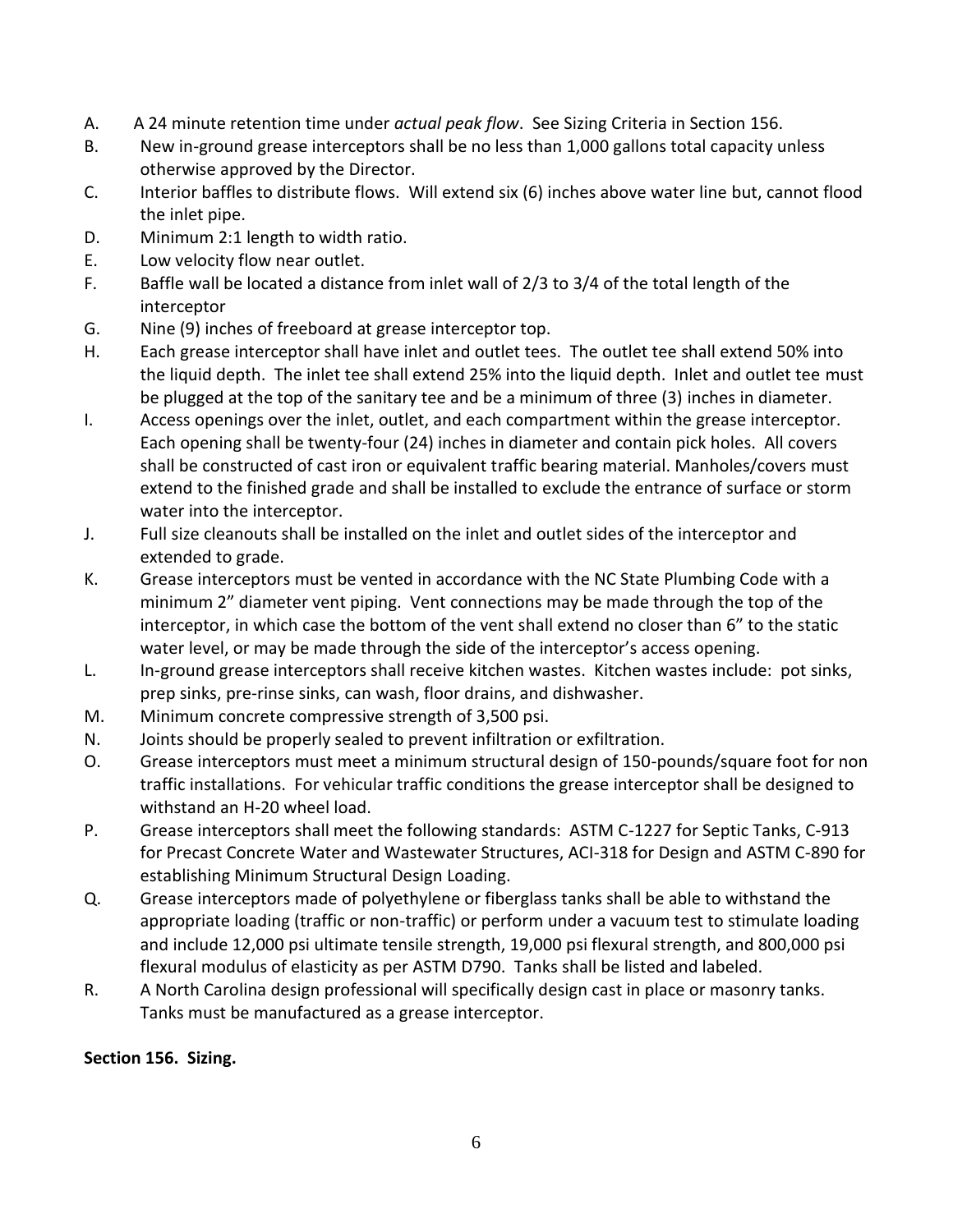# **A. How to Determine the Size of an Exterior, In-ground Grease Interceptor Using the Manning Formula:**

# **The formula for calculating grease interceptor sizing is**:

*Gallons of interceptor* = [[**(1)** = GPM/fixture (derived from Manning formula) x **(2)** = total # fixture ratings of grease-laden waste streams] + **(3)** direct flow from a dishwasher, can wash, mop sink (in GPM)]]  $\times$   $(4)$  = 24 minute retention time

### *Components of equation* =

- **1. GPM/fixture** This is derived from the Manning Formula. It takes into account the slope; roughnesses of the pipe (plastic) used, and pipe diameter size. When applying the Manning Formula, we arrive at the drainage rates of various pipe diameter sizes:
	- 1.0 inch pipe diameter = 5 GPM/fixture
	- 1.5 inch pipe diameter = 15 GPM/fixture
	- 2.0 inch pipe diameter = 33 GPM/fixture 2.5 inch pipe diameter = 59 GPM/fixture 3.0 inch pipe diameter = 93 GPM/fixture
- **2. Fixture Ratings of Grease-Laden Waste Streams**: Fixtures that have more grease in their waste stream received higher values while less grease corresponds to a lower value. The table is shown below:

**Table of Common Commercial Kitchen Fixtures and their Corresponding Rating (each):**

2, 3, or 4 compartment pot sink  $= 1.0$ 1 or 2 compartment **meat** prep sink = 0.75 Pre-rinse sink = 0.5 1 or 2 compartment **vegetable** prep sink = 0.25

**3. Direct Flow from Dishwashers, Can Wash, Mop Sink and Garbage Disposal:**

Use the following gpm values: Dishwasher rate of 10 gpm, Can wash, mop sink and garbage disposal rate of 6 gpm.

**4. Twenty-four minute retention time**: Engineers have determined that when applying several criteria to determine proper grease (animal and vegetable lipids) separation (using Stokes's Law, specific gravity of lipids, etc.), a twenty-four minute retention time is required.

| <b>GPM x Grease Factor</b>                                                       |
|----------------------------------------------------------------------------------|
| $15 \times 1.0 = 15.00$ gpm                                                      |
| $15 \times 0.5 = 7.50$ gpm                                                       |
| (1) 1 Compartment Prep Sink (Meat), 1.5 waste drain $15 \times 0.75 = 11.25$ gpm |
|                                                                                  |
| $15 \times 0.25 = 3.75$ gpm                                                      |
|                                                                                  |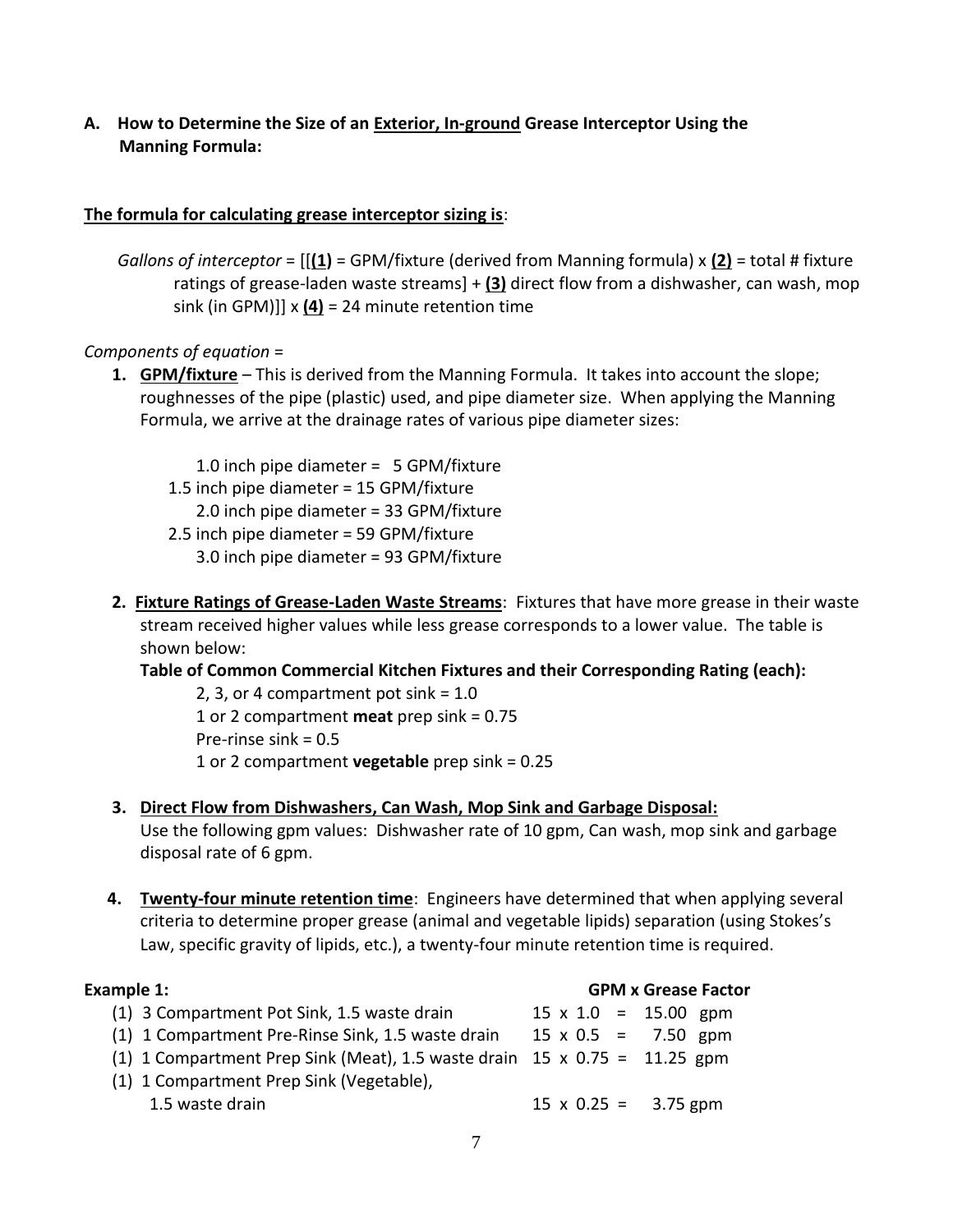(1) Can Wash (Use 6 gpm)  $= 6.00$  gpm

 43.50 gpm TOTAL gpm = 43.5 x 24 minutes retention time = 1,044 gallons **MINIMUM 1,000 GALLON GREASE INTERCEPTOR REQUIRED**

| <b>Example 2:</b>                                                         |                             | <b>GPM x Grease Factor</b> |
|---------------------------------------------------------------------------|-----------------------------|----------------------------|
| (1) 3 Compartment Pot Sink, 2.0 waste drain                               | $33 \times 1.0 = 33.00$ gpm |                            |
| (1) 1 Compartment Prep Sink (Meat), 1.5 waste drain 15 x 0.75 = 11.25 gpm |                             |                            |
| (1) 1 Compartment Prep Sink (Vegetable),                                  |                             |                            |
| 1.5 waste drain                                                           | $15 \times 0.25 = 3.75$ gpm |                            |
| (1) Pre-rinse Sink, 2.0 waste drain                                       | $33 \times 0.5 = 16.50$ gpm |                            |
| (1) Dishwasher                                                            |                             | $= 10.00$ gpm              |
| (1) Mop Sink, 3" waste drain                                              |                             | $= 6.00$ gpm               |
|                                                                           |                             | 80.50 gpm                  |

TOTAL gpm =  $80.5$  x 24 minutes retention time = 1,932 gallons **MINIMUM 2,000 GALLON GREASE INTERCEPTOR REQUIRED**

# **B. How to Determine the Size of a Point-Of-Use Grease Interceptor:**

| Step 1 | Determine the cubic contents of the        | Number of compartments times         |
|--------|--------------------------------------------|--------------------------------------|
|        | fixture by multiplying length x width x    | 24" long by 24" wide by 14"          |
|        | depth                                      | deep. Cubic contents: 3 x 24 x       |
|        |                                            | $24 \times 14 = 24,192$ cubic inches |
| Step 2 | Determine the capacity in gallons 1        | Contents in gallons: $24,192 \div$   |
|        | $\text{gallon} = 231 \text{ cubic inches}$ | $231 = 104.7$ gallons                |
| Step 3 | Determine actual drainage load. The        | Actual Load: .75 x 104.73            |
|        | fixture is usually filled to about 75      | gallons = $78.55$ gallons            |
|        | percent of capacity with wastewater.       |                                      |
|        | The items to be washed displace            |                                      |
|        | about 25 percent of the fixture            |                                      |
|        | content. Actual drainage load = 75         |                                      |
|        | percent of fixture capacity.               |                                      |
| Step 4 | For design considerations, it is good      | Calculated flow rate for design      |
|        | practice to calculate the flow rate in     | capacity in GPM on 75 percent        |
|        | GPM equal to or greater than 75            | of fixture capacity: 75 percent      |
|        | percent of the fixture capacity            | of fixture capacity = $78.55$        |
|        |                                            | gallons                              |
|        |                                            | Flow Rate = $78.55$ GPM              |
| Step 5 | Select the grease separation device        |                                      |
|        | that matches the calculated design         |                                      |
|        | flow rate                                  | <b>79 GPM</b>                        |
|        | Note: Select next larger size when         |                                      |
|        | flow rate falls between two sizes.         |                                      |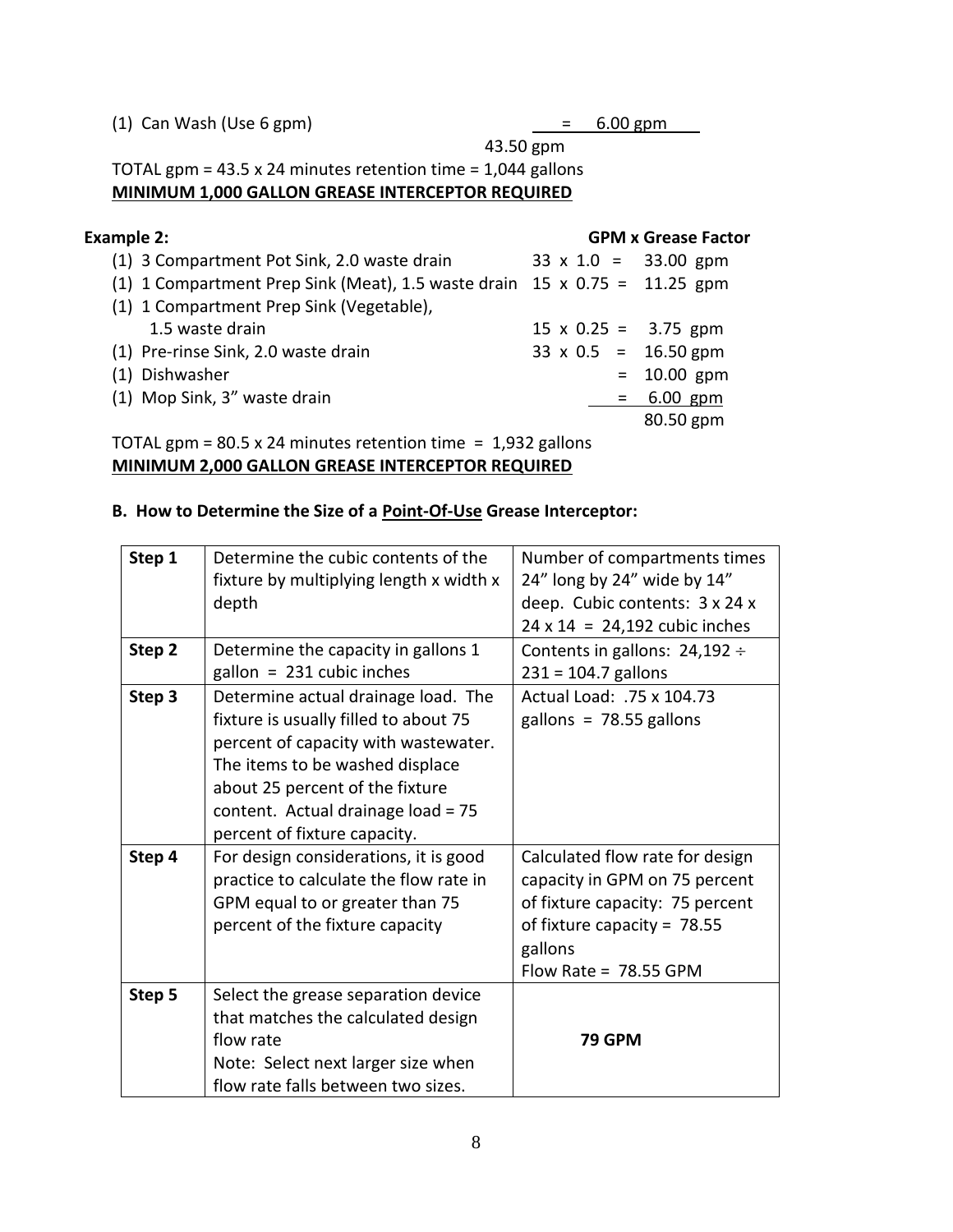# **Section 157. Service Records.**

All Food Service Establishments shall maintain a written record on site of grease interceptor maintenance record for three (3) years. Documentation must include at a minimum the date and time of the service; the name of the grease contractor; and the location of the grease treatment/disposal facility. All grease interceptor maintenance records shall be approved by the Director. A copy of each maintenance record shall be mailed to the City, at the address indicated below, no later than fifteen (15) days after the end of the month during which the maintenance occurred. Any person who fails to comply with this section is subject to enforcement actions as outlined in Section 165. Failure to submit monthly maintenance records for two consecutive months may result in an inspection.

Records and/or reports are to be mailed to: City of Winston-Salem, IWC Grease Program, 2799 Griffith Road, Winston-Salem, NC 27103. The phone number is 336-765-0130 and fax number is 336-659-4320.

### **Section 158. Existing Facilities with Grease Interceptors.**

- A. All existing Food Service Establishments shall maintain grease interceptors for continuous, satisfactory and effective operation.
- B. Maintenance shall include the complete removal of all contents, including floatable materials, wastewater, sludge, and solids. Separation, decanting or back flushing of the grease interceptor or its wastes is prohibited.
- C. The Food Service Establishment should have a licensed North Carolina Septage Management Firm service all interceptors at intervals not to exceed thirty (30) days.
- D. All food service establishments shall inspect the grease interceptor at the time of service or prior to opening business if the interceptor is serviced after hours and shall report to the City County Utilities any conditions that do not comply with the Sewer Use Resolution and/or Grease Control Policy.
- E. Grease Maintenance Service records shall be submitted as stated in Section 157.
- F. Any additional fixtures that are added to the food service establishment and discharge a greaseladen wastestream as identified in Section 156(A) (2) shall be plumbed into the interceptor and/or a new interceptor may be required.

# **Section 159. Food Service Establishment in New Facilities.**

- A. Food Service Establishments, locating in newly constructed facilities, shall install a grease interceptor adequately sized and approved by the City. Facilities are not allowed to share grease interceptor devices.
- B. All new grease interceptors shall be designed and constructed in accordance to Section 155 and 156.
- C. No new Food Service Establishment will be allowed to initiate operations until grease interceptors are approved and inspected by the City.
- D. Following installation of a grease interceptor, all Food Service Establishments shall comply with maintenance requirements as set forth in Section 158.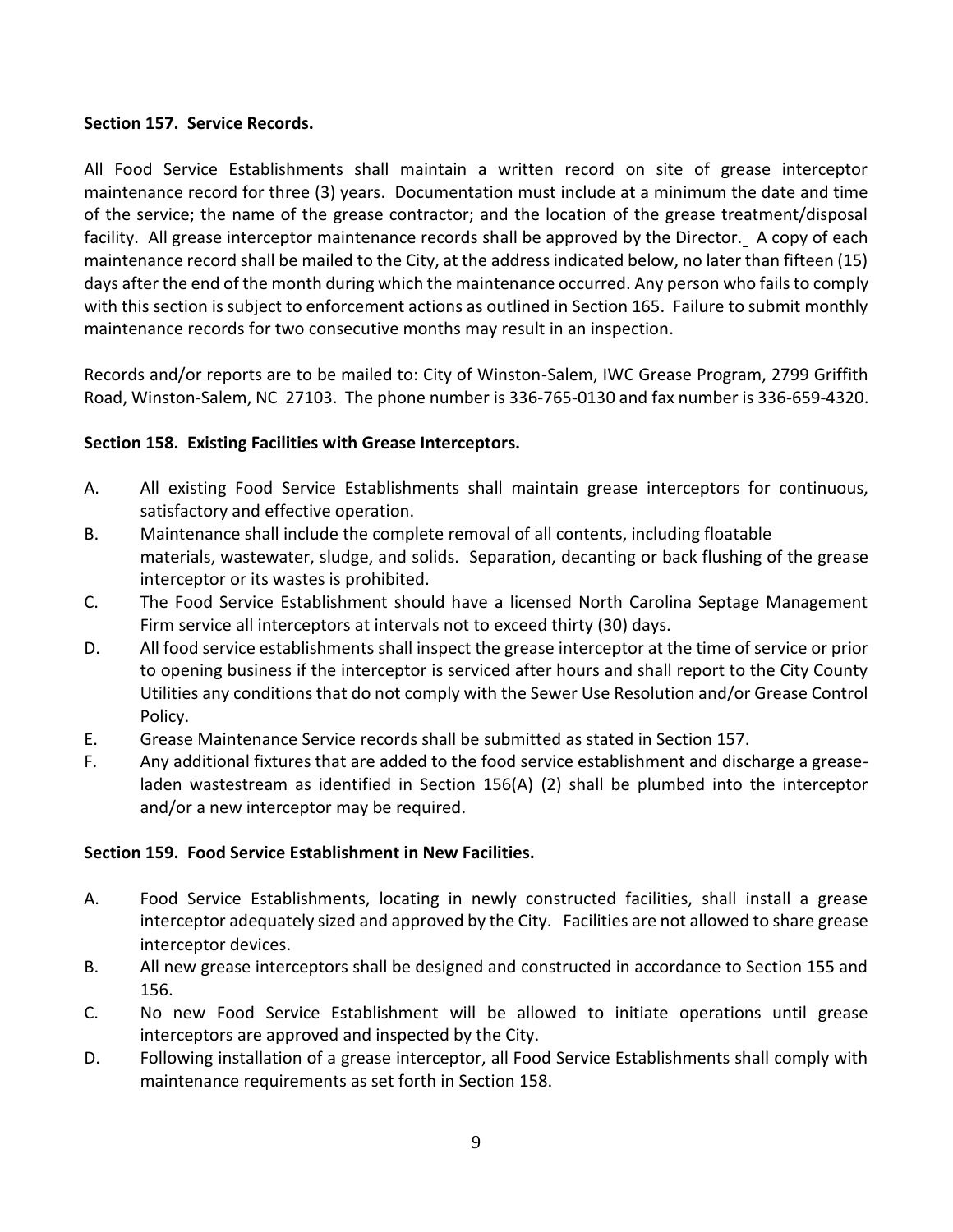E. Food service establishments with a bona fide hardship of a physical property restriction shall install a point-of-use grease interceptor. Construction and maintenance shall follow Section 160(B).

## **Section 160. New Food Service Establishments in Existing Facilities.**

- A. New Food Service Establishments locating in existing buildings are required to comply with the grease interceptor standards applicable to new facilities, as set forth in Section 159.
- B. For cases in which exterior type grease interceptors are infeasible to install *due to physical property restrictions*, a "point-of-use" grease trap shall be installed. The "point of use grease trap shall comply with sizing criteria specified in Section 156 (B). More than one fixture can be plumbed into a single grease interceptor, however, the grease interceptor size shall be equal to the total fixture capacity for all fixtures which the interceptor serves. Flow control fittings must be provided to the inlet side of all point-of-use if required by the manufacturer. The inlet temperature of the grease interceptor shall be  $140^{\circ}$  F or less. Maintenance procedures shall follow Section 158. Dishwashers shall not be plumbed into a point-of-use grease interceptor.
- C. The City must approve control devices and grease interceptor design prior to installation.

### **Section 161. New Buildings (Strip Centers) with the Potential for Food Service Establishments.**

All new buildings or strip centers containing sections designated for commercial enterprise of the strip center, are encouraged to provide a stub-out for a separate waste line for future grease interceptor installation. The owner of a new strip center shall consider suitable physical property space and sewer gradient that will be conducive for the installation of an exterior, in-ground grease interceptor(s) for any flex space contained within the strip center. Physical Property Restrictions and sewer gradient shall not be a defense for failure to install an exterior, in-ground grease interceptor.

# **Section 162. Substandard Grease Interceptors.**

- A. Any Food Service Establishment without a grease interceptor will be given a compliance deadline not to exceed six (6) months from date of notification to have approved and installed grease interceptors.
- B. In the event an Existing Food Service Establishment's grease interceptors are either underdesigned or substandard in accordance with this policy, the owner(s) will be notified in writing of the deficiencies and required improvements, and given a compliance deadline not to exceed six (6) months to conform with the requirements of this standard. An exterior in-ground interceptor will be required and installation and maintenance shall follow Section 158 of this policy.
- C. For cases in which exterior type grease interceptors are infeasible to install *due to physical property restrictions*, a point-of-use grease trap shall comply with sizing criteria specified in Section 156 (B). More than one fixture can be plumbed into a single grease interceptor however, the grease interceptor size shall be equal to the total fixture capacity for all fixtures which the interceptor serves. Flow control fittings must be provided to the inlet side of all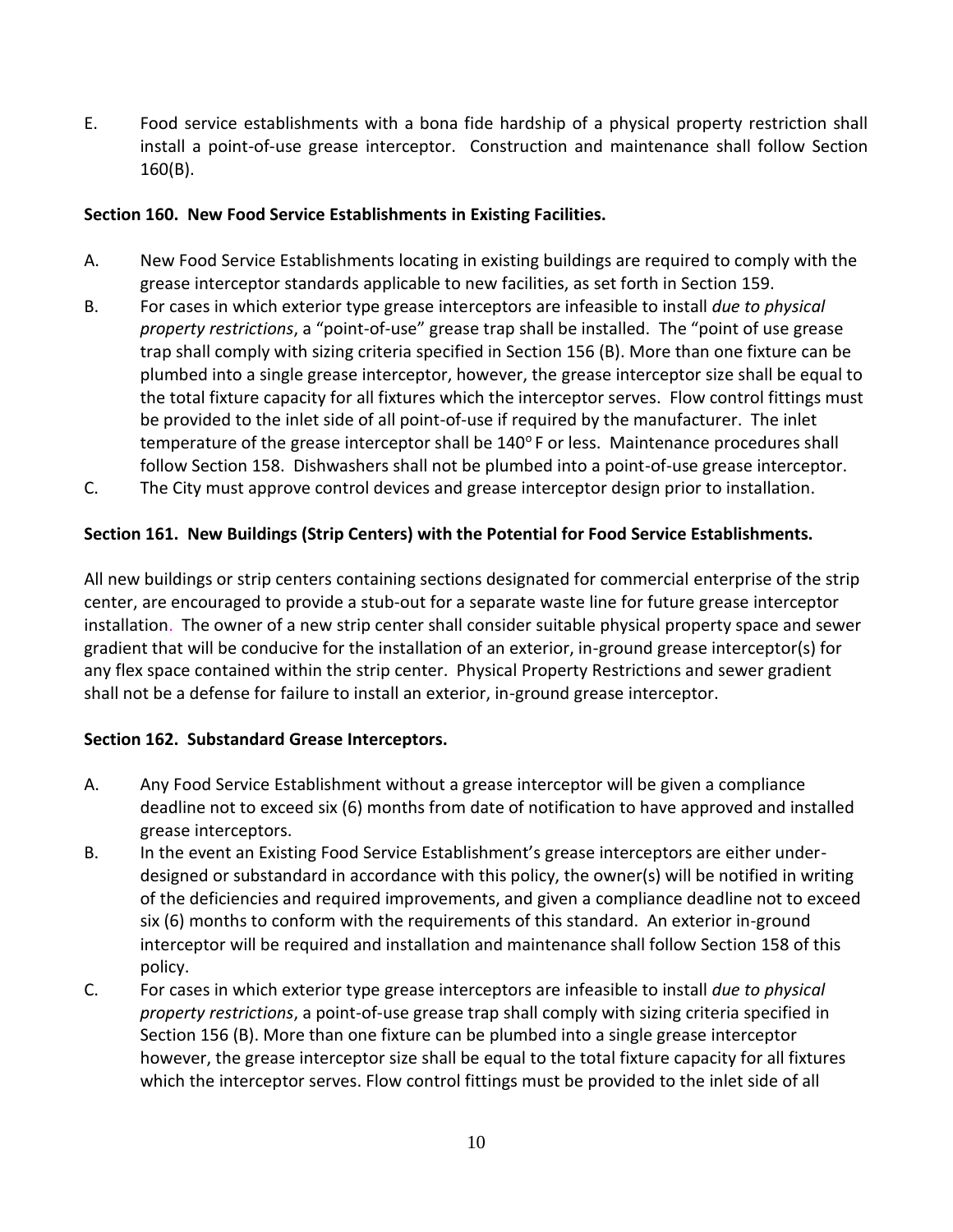point-of-use if required by the manufacturer. Maintenance procedures shall follow Section 158. Dishwashers shall not be plumbed into a point-of-use grease interceptor. D. The Director must approve control devices and grease interceptor design prior to

installation.

# **Section 163. Variance.**

A. A variance to exceed the requirement set forth in Section 158 which sets the scheduled maintenance requirements for all grease interceptors at intervals not to exceed thirty (30) days (for interceptors equal to or greater than 500 gallons), may be requested of the City upon submission of sufficient information and documentation. Such documentation shall provide a written explanation for the need to vary from the maintenance schedule requirements of this resolution. After submission of a request to the City, the City will review all information submitted and will notify the Food Service Establishment in writing of its acceptance or denial of the variance request. All Food Service Establishments requesting a variance shall agree to submit to a variance study. The City has the right to discontinue the variance study at any time the grease interceptor discharge adversely affects the sanitary sewer collection system or treatment works.

Fees associated with the request of a variance will include a variance fee of \$300, which includes estimated costs associated with the variance study. All fees are non-refundable and shall be paid in advance.

A variance to exceed the thirty (30) day interval requirement for scheduled maintenance set forth in Section 158 may be granted if the accumulated grease cap and sludge pocket measurements remain below twenty-five (25) percent of the total depth from the grease interceptor's interior floor to the static or working water level, at any point between the influent and effluent pipes/baffles of the grease interceptor. No variance will be granted to exceed a one-hundred eighty (180) day interval, with the exception of schools and seasonal event facilities and any other FSE as determined by the Director, who may exceed a one-hundred eighty (180) day interval upon submitting a request in writing to the Director and receiving written permission from the Director.

Any Food Service Establishment who is found to violate the twenty-five (25) percent rule as set forth in subsection B(6) herein below, may be required to pump more frequently than monthly.

- B.Variance Study Procedure. Once a variance has been granted, a variance study shall be conducted in accordance with the following procedure:
	- 1. Prior to a variance study, the grease interceptor shall be completely pumped and sufficiently cleaned by a servicing company at the users' expense. A variance study cannot be conducted unless the grease interceptor is properly serviced, as determined by the City.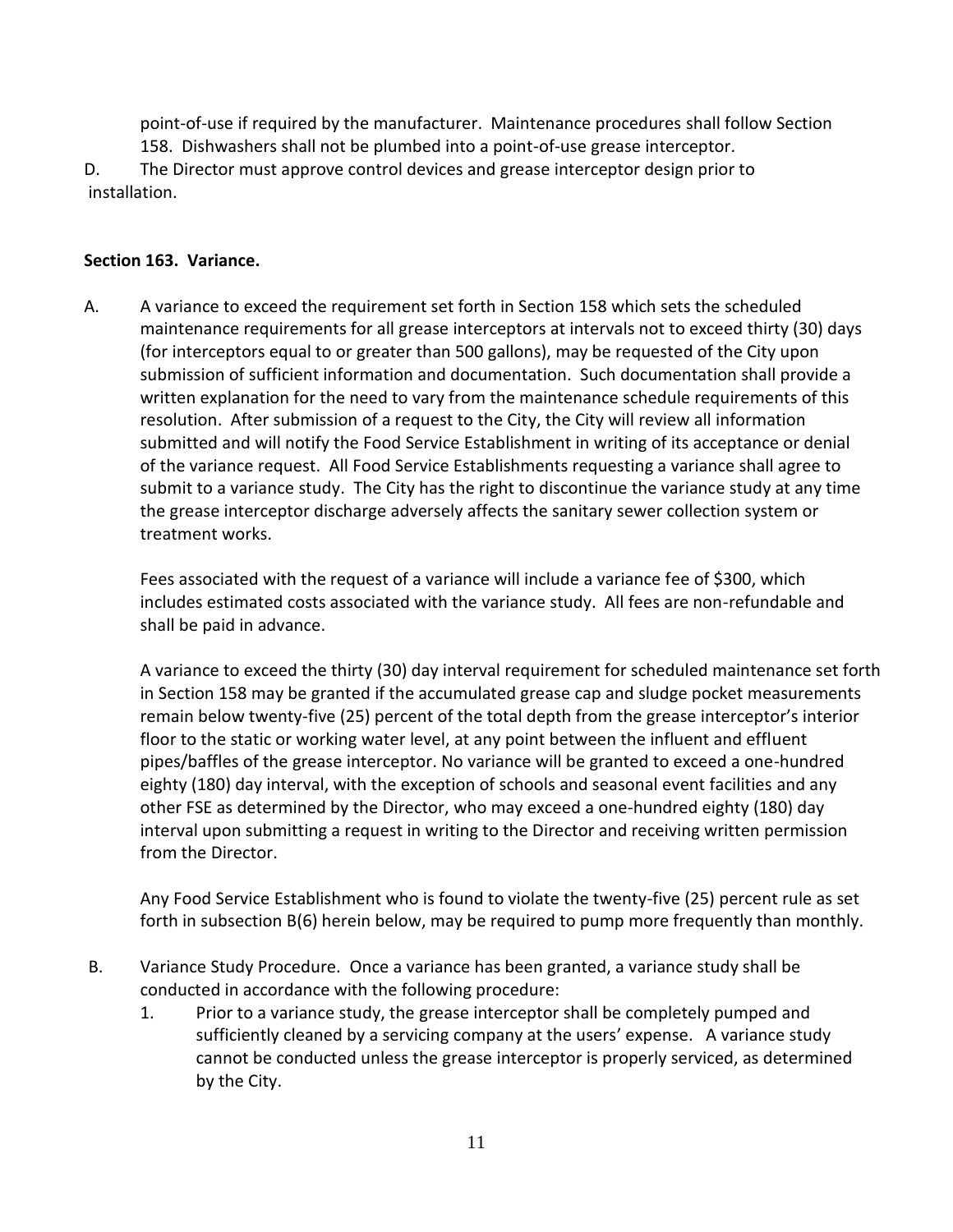- 2. The Food Service Establishment shall contact the City two (2) working days prior to the scheduled interceptor cleaning.
- 3. Once the grease interceptor is cleaned properly and refilled with water from the Food Service Establishment, the City will conduct a visual inspection of the grease interceptor and verify that all components of the trap are in place and in proper working order. If a grease interceptor fails the visual inspection, the Food Service Establishment shall correct all inadequacies at the Owner's expense. The Food Service Establishment shall notify the City in writing of all corrected measures upon completion. Such notification shall be mailed to the address set forth in Section157.
- 4. Two (2) weeks after initial pumping, the City will measure the grease cap and sludge pocket to obtain data to determine grease interceptor performance.
- 5. Four (4) weeks after the initial pumping, the City will re-measure the grease cap and sludge pocket to further evaluate grease interceptor performance.
- 6. This process will continue on a biweekly frequency until the accumulated grease cap and sludge pocket reach twenty-five (25) percent of the total depth of the grease interceptor. Variance studies shall not exceed a period of one-hundred eighty (180) days.
- 7. The City will review all data obtained, and submit in writing, the results of the variance. The result will only be furnished to the Food Service Establishment requesting the variance.
- 8. The City will not be responsible for any grease discharge, odor, or blockages associated during or after the variance study. At no time during the variance study, shall the grease interceptor be pumped, except by direct approval of the City.
- C. Variance Revocation. A variance to exceed the thirty (30) day interval requirement for scheduled maintenance may be revoked by the City, at its discretion, if at any time after a variance is granted the following occurs:
	- Grease interceptor discharge adversely affects the sewer collection system or treatment works.
	- Grease and solids accumulation is greater than twenty-five (25) percent of the total depth from grease interceptor's interior floor to the static or working water level, at any point within the grease interceptor.
	- A Food Service Establishment significantly increases food service production, seating capacity, or menu change.
	- A Food Service Establishment causes or contributes to a sanitary sewer blockage or overflow.

# **Section 164. Prohibitions and Violations.**

No User shall contribute or cause to be contributed into the sanitary sewer system the following:

- A. Hot water running continuously through grease interceptor.
- B. Discharge of concentrated alkaline or acidic solutions into a grease interceptor.
- C. Discharge of concentrated detergents into grease traps.
- D. Discharge of oils and grease into the sanitary sewer system.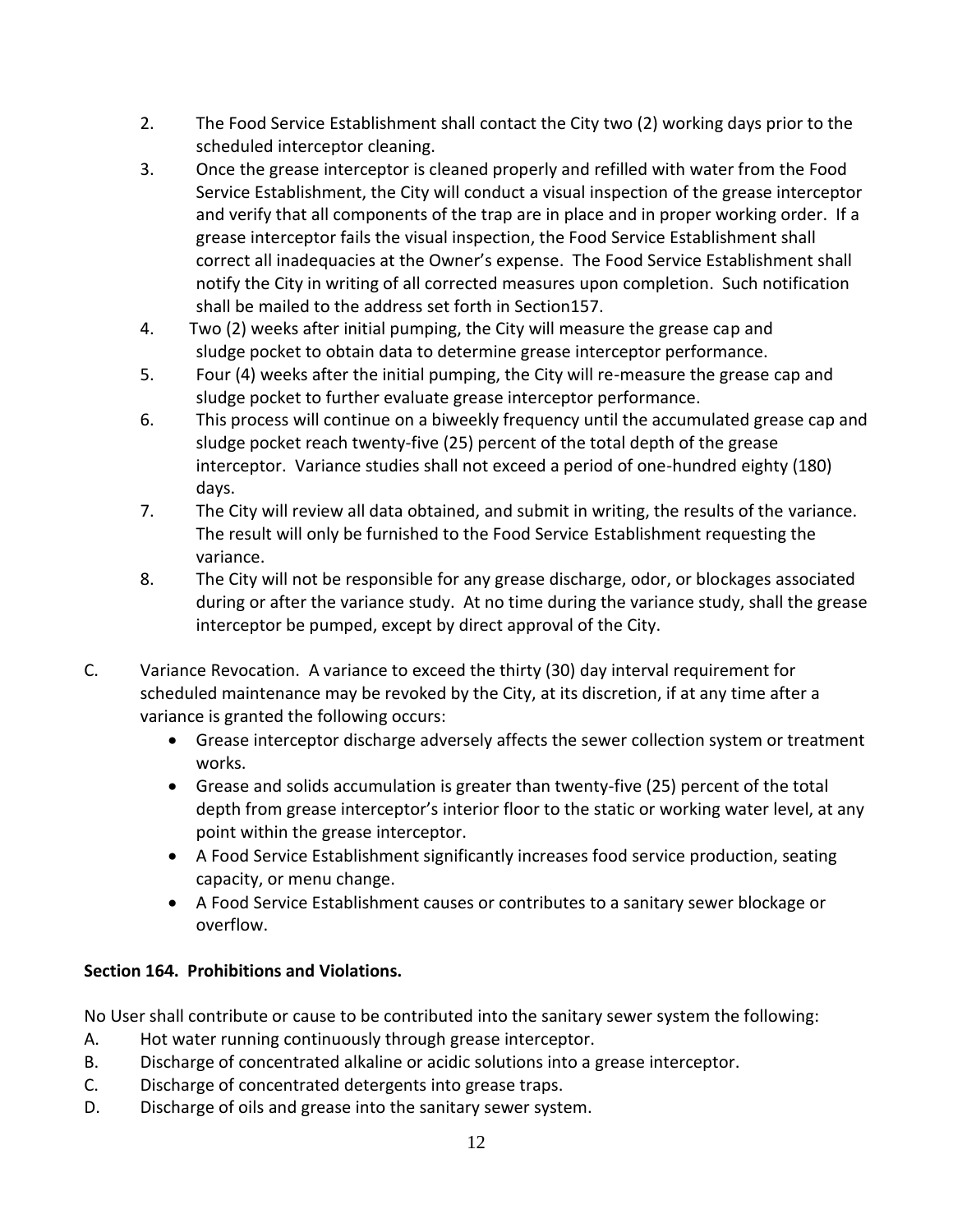It shall be a violation of this Resolution for any person or User to:

- A. Modify a grease interceptor structure without consent from the City.
- B. Provide falsified maintenance records.
- C. Not comply with this Policy.

#### **Section 165. Enforcement.**

Any Food Service Establishment that is identified, in whole or in part, as the source of a sanitary sewer blockage and/or overflow, will be assessed a fine of not less than \$500 and not more than \$25,000, plus remediation costs for clean up, in addition to any fines dispensed from the State of North Carolina.

Food Service Establishments committing one of the offenses listed herein will be assessed the corresponding amounts on a calendar year basis. These fines will be billed no less than monthly and are payable upon receipt.

The fines provided for in this section are not exclusive and do not prohibit the Director from using any other remedy provided by law.

#### **A. Minor Violation**

| 1 <sup>st</sup> Offense:                 |        |
|------------------------------------------|--------|
| Failure to submit records:               | \$50   |
| Inspection hindrance (equipment related) | \$50   |
| Failure to maintain on site records      | \$50   |
| Failure to pump grease & submit record   | \$150  |
| 2 <sup>nd</sup> Offense                  |        |
| Failure to submit records:               | \$100  |
| Inspection hindrance (equipment related) | \$100  |
| Failure to maintain on site records      | \$100  |
| Failure to pump grease & submit records  | \$300  |
| 3 <sup>rd</sup> Offense                  |        |
| Failure to submit records:               | \$150  |
| Inspection hindrance (equipment related) | \$150  |
| Failure to maintain on site records      | \$150  |
| Failure to pump grease & submit records  | \$450  |
| 4 <sup>th</sup> Offense & Up             |        |
| Failure to submit records:               | \$300  |
| Inspection hindrance (equipment related) | \$300  |
| Failure to maintain on site records      | \$300  |
| Failure to pump grease & submit records  | \$1000 |